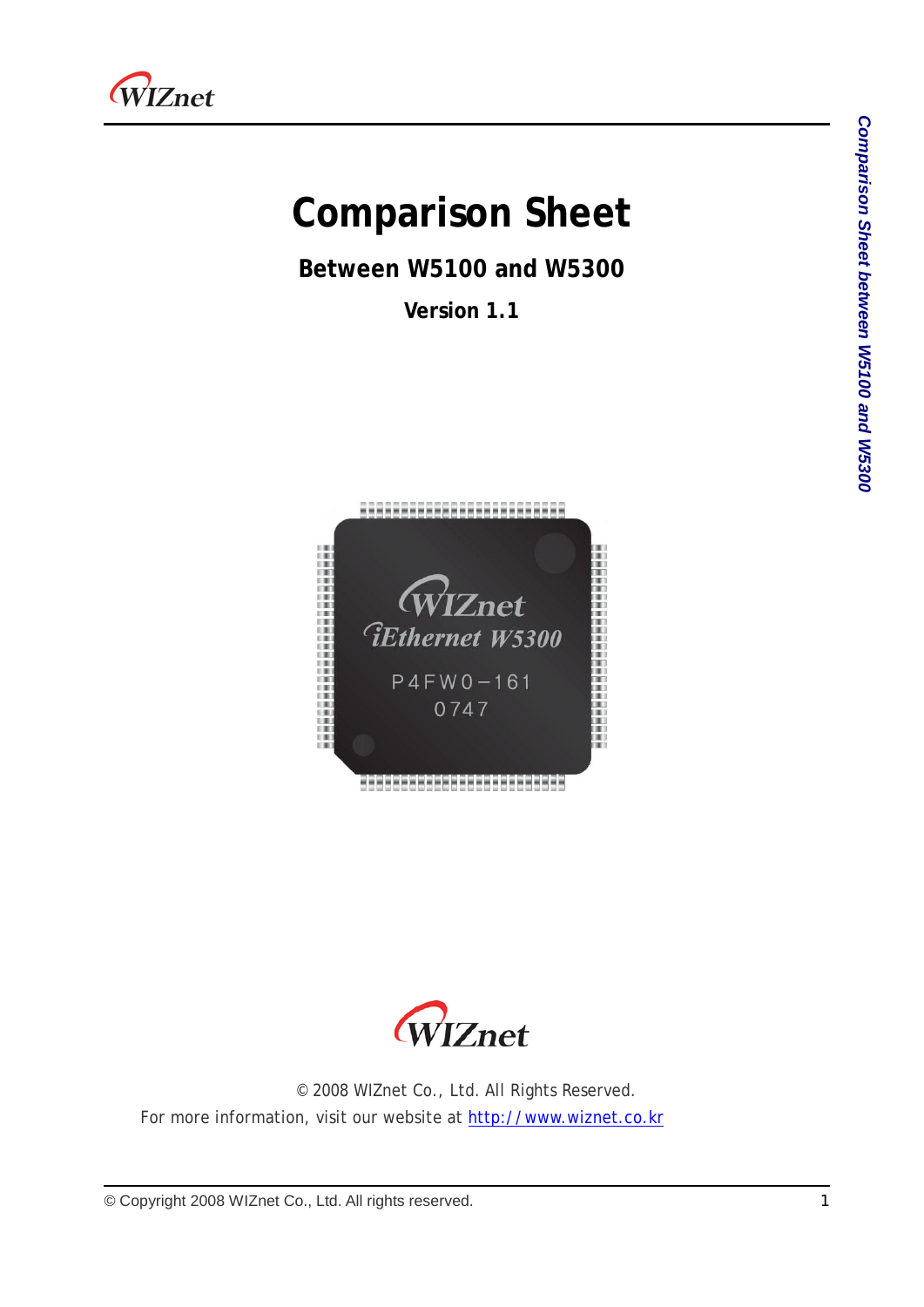## Document History Information

| Version          | Date          | <b>Descriptions</b>                                                                                                             |
|------------------|---------------|---------------------------------------------------------------------------------------------------------------------------------|
| V <sub>0.9</sub> | Mar. 11, 2008 | Beta released                                                                                                                   |
| V1.0             | May. 15, 2008 | ◦ W5300 image 교체<br>◦ Register >> Expansion 수정, P.4 참조<br>Note 1 설명 수정<br>◦ Register >> Sn_DPORTR 설명 추가, P.4 참조<br>Note 2 설명 추가 |
| V1.1             | Mar. 8, 2010  | Interrupt assert time register 관련 설명 삭제                                                                                         |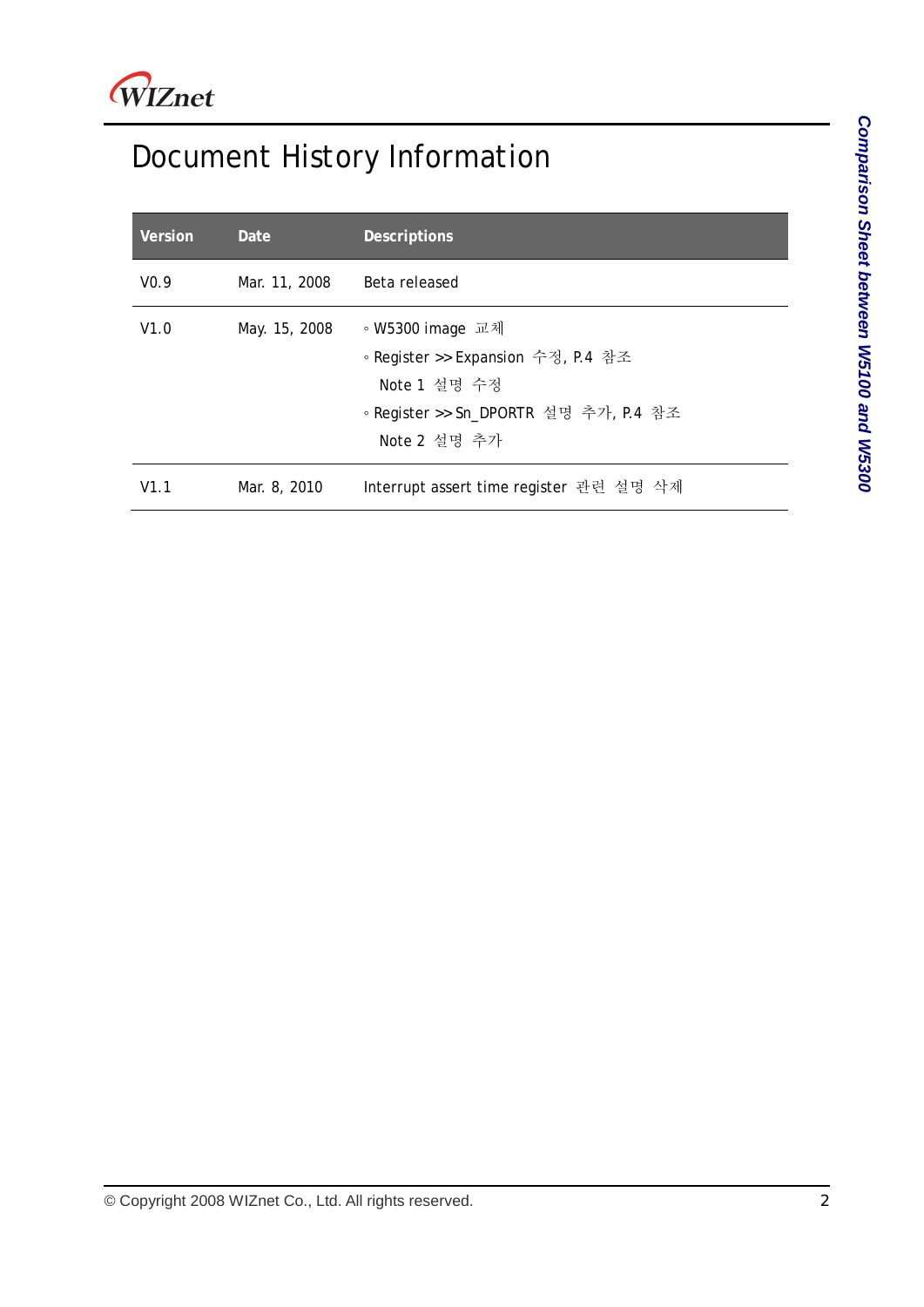

### **W5100 vs W5300**

W5300은 W5100 TCP/IP core를 기반으로 개발되었으며, W5100의 기본적인 기능을 그대로 따른다. 8bit Data bus 기반의 W5100에 비해 W5300은 8bit 뿐만 아니라, 16bit Data bus를 지 원한다. 16bit Data bus 확장으로 인하여 대부분의 W5300 Register들은 모두 16bit로 확장되 었다.

#### **Host Interface**

|                         | W5100                 | W5300                               |
|-------------------------|-----------------------|-------------------------------------|
| Address Bus             | 15 PINs, ADDR[14:0]   | 10PINs, $ADDR[9:0]$                 |
| Data Bus                | Only 8 Bit, DATA[7:0] | 16/8 Bit, DATA[15:8]/DATA[7:0]      |
| Interface Mode          | Direct/Indirect, SPI  | Direct/Indirect                     |
| Interface Timing        | No configuration      | Partially Configurable <sup>1</sup> |
| <b>Buffer Ready PIN</b> | None                  | Monitoring the buffer Depth of      |
| (BRDY[3:0])             |                       | selected SOCKET.                    |

<Note> 1. W5300은 MR를 통해 부분적으로 Host-Write-Data의 Fetch Timing이나 Host-Read-Data의 Hold Timing을 조절할 수 있다.

#### **Network Interface**

|                     | W5100        | W5300                                        |
|---------------------|--------------|----------------------------------------------|
| Link LED(LINKLED)   | <b>Blink</b> | No Blink (Hold Low)                          |
| No.<br>External MII |              | MII_TXEN, MII_TXD[3:0], MII_TXC, MII_CRS,    |
|                     |              | MII_COL, MII_RXDV, MII_RXD[3:0] <sup>1</sup> |

<Note> 1. MII\_TXEN과 MII\_TXD[3:0]은 Network Indicator LED signal로 사용되는 Alternate Function PIN들이다. 이 PIN들은 TEST\_MODE[3:0] PIN Configuration에 따라 MII Signal로 사용된다. W5300은 MII Signals을 지원하여 embedded PHY 대신 3rd Party PHY와 Interface가 가능하다.

#### ■ Register

W5300의 Register 용도는 W5100과 거의 동일하다. W5100에 비하여 W5300에서 확장, 추가, 제거된 Register는 다음과 같다.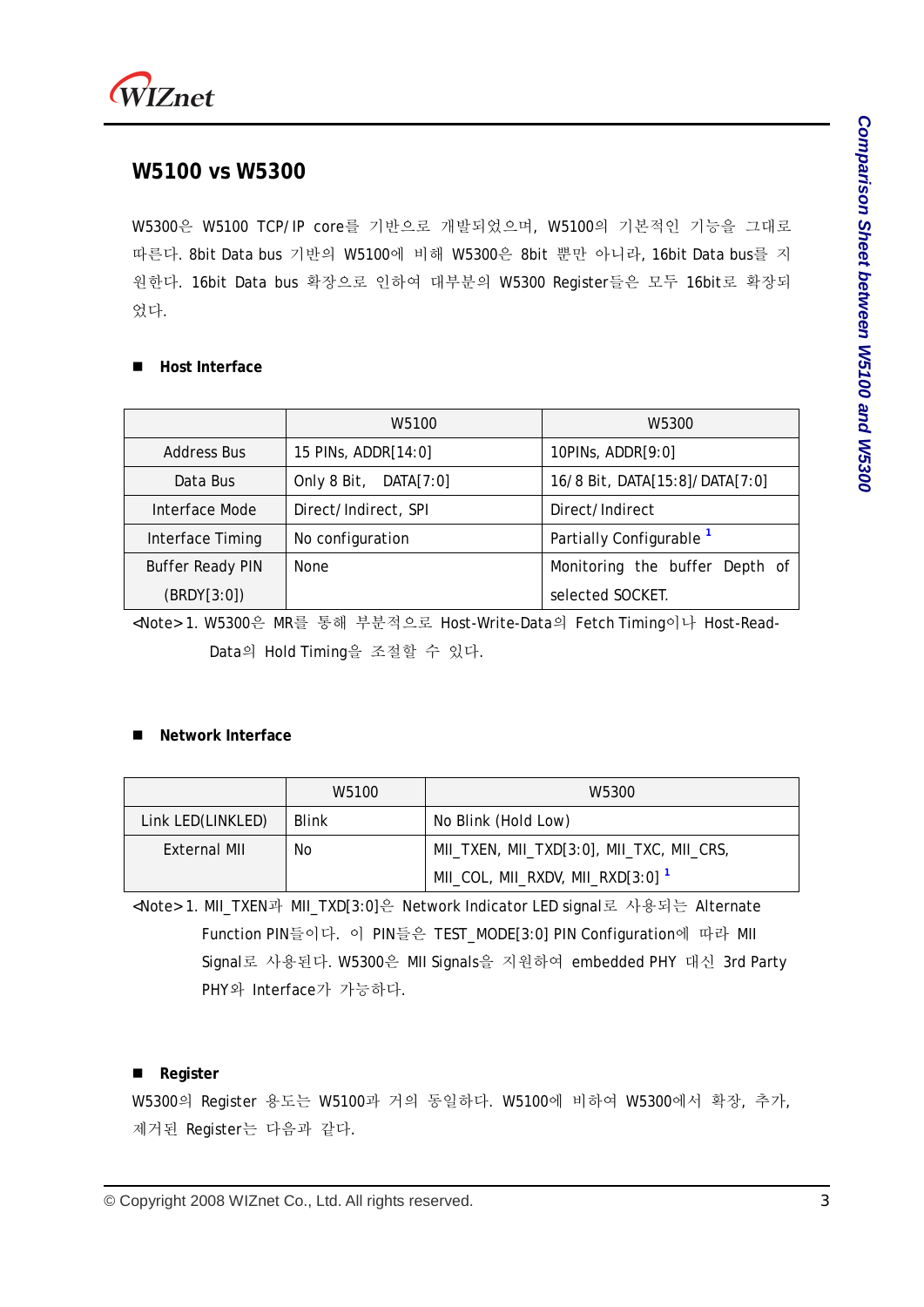

**Expansion** 

|                    | W5100                     | W <sub>5300</sub>                 |
|--------------------|---------------------------|-----------------------------------|
| <b>MR</b>          | 1 Byte                    | 2 Bytes                           |
|                    |                           | Host I/F Timing, FIFO swap등 기능 추가 |
| <b>TMSR</b>        | 1 Byte (2bit per SOCKET)  | 2 Bytes X 4 (1 Byte per SOCKET)   |
| <b>RMSR</b>        | 1 Byte (2 bit per SOCKET) | 2 Bytes X 4 (1 Byte per SOCKET)   |
| Sn_MR              | 1 Byte                    | 2 Bytes                           |
|                    |                           | TCP Alignment Bit 추가              |
| Sn_TX_FSR          | 2 Bytes                   | 4 Bytes                           |
| Sn_RX_RSR          | 2 Bytes                   | 4 Bytes                           |
| PSIDR <sup>1</sup> | SO_DPORTR <sup>2</sup> 사용 | SO_DPORTR <sup>2</sup> & PSIDR    |
| PDHAR <sup>1</sup> | SO_DHAR 사용                | SO_DHAR & PHAR                    |

<Note> 1. Session ID와 PPPoE server hardware address는 PPPoE mode에서 사용된다.

W5100의 경우, Session ID and PPPoE server hardware address는 Host-Read/Host-Write 가능한 S0\_DPORTR와 S0\_DHAR를 통해 각각 설정하거나 구할 수 있다. 그러나, W5300의 경우 Session ID와 PPPoE server hardware address는 PSIDR와 PDHAR만을 통해 구할 수 있고, 이것들은 W5100처럼 S0\_DPORTR와 Sn\_DHAR를 통해 설정될 수 있다.

 2. Sn\_DPORTR은 W5100의 경우 Host-Read/Write 모두 지원하나, W5300의 경 우 Host-Write만을 지원한다.

#### ▪ Addition

| <b>MTYPER</b> | Internal memory block Type(TX/RX) 설정      |  |  |
|---------------|-------------------------------------------|--|--|
| <b>FMTUR</b>  | ICMP(Fragment MTU) Packet 처리              |  |  |
| Pn_BRDYR      | BRDYn PIN 설정                              |  |  |
| Pn_DPTHR      | SOCKET n Buffer Depth Monitoring          |  |  |
| IDR.          | W5300 Identification                      |  |  |
| Sn_IMR        | SOCKET n Interrupt MASK                   |  |  |
| Sn_KPALVTR    | <b>TCP Keep-Alive Timer</b>               |  |  |
| Sn_TX_WRSR    | Write Size of TX memory                   |  |  |
| Sn_FRAGR      | Configure the fragment field in IP Header |  |  |
| Sn_TX_FIFOR   | The only access to TX memory              |  |  |
| Sn_RX_FIFOR   | The only access to RX memory              |  |  |

▪ Removal

| RD<br>$\mathbf{r}$<br>__ | use in W5100.<br>$\sqrt{2}$<br>JNIV. |
|--------------------------|--------------------------------------|
|                          |                                      |

© Copyright 2008 WIZnet Co., Ltd. All rights reserved. 4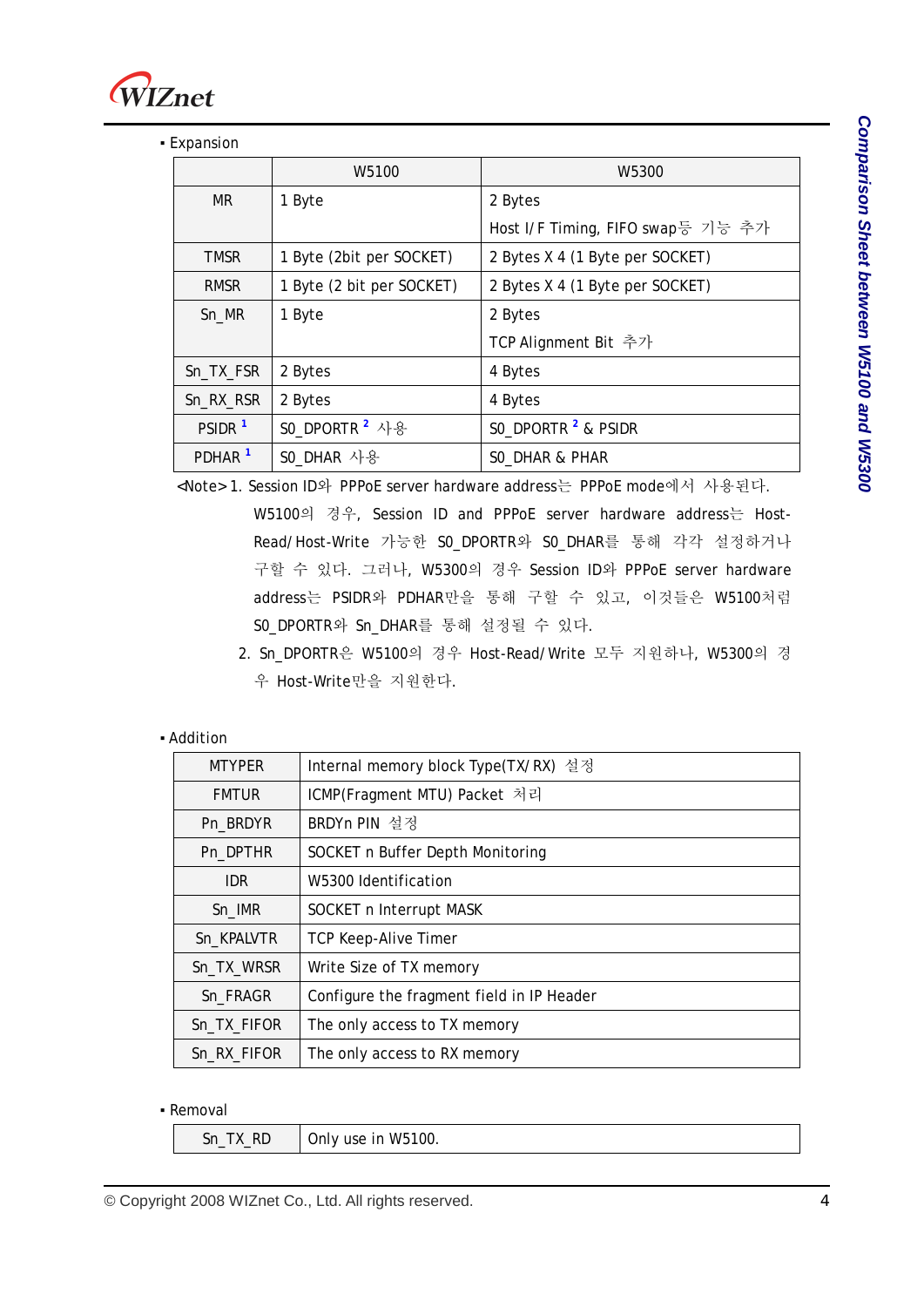

| Sn_TX_WR |
|----------|
| Sn_RX_RD |

#### **Memory for data communication**

|              | W <sub>5100</sub>               | W5300                                       |
|--------------|---------------------------------|---------------------------------------------|
| Access       | Directly addressing             | Only through Sn_TX_FIFOR/Sn_RX_FIFOR        |
| Size         | Fixed Size. Total 16KBytes      | Configurable <sup>1</sup> . Total 128KBytes |
|              | TX: 8KBytes, RX: 8Kbytes        | $TX: 0-128KBytes, RX: 0-128KBytes$          |
| Manipulation | Calculate the Pointer Registers | No Calculation                              |
|              | (Sn_TX_RD, Sn_TX_WR, Sn_RX_RD)  | No exist the pointer Register.              |

<Note> 1. W5300의 Internal Memory는 TSMR, RMSR, MTYPER을 통해 128KBytes 범위 내에서 TX와 RX Memory로 설정 가능하다. 설정한 TX/RX memory Size는 각각 8의 배수 여야 하며, 각 Size에 따라 MTYPER의 각 bit도 설정한다.

#### SOCKET

|           | W5100                    | W5300                                     |
|-----------|--------------------------|-------------------------------------------|
| Count     |                          | -8                                        |
| TX memory | Allocable 1/2/4/8 KBytes | Allocable from 0 to 64Kbytes <sup>1</sup> |
| RX memory | Allocable 1/2/4/8 KBytes | Allocable from 0 to 64Kbytes <sup>1</sup> |

<Note> 1. 각 SOCKET의 TX/RX Memory는 TMSRn과 RMSRn을 통해 각각 0Kbytes에서 최대 64KBytes까지 설정 가능하다.

#### Data Transmit Size

|                                                                     | W5100                                                                   | W5300                                   |  |
|---------------------------------------------------------------------|-------------------------------------------------------------------------|-----------------------------------------|--|
| Transmit Size                                                       | No need                                                                 | Need to set transmit size to Sn_TX_WRSR |  |
|                                                                     | W5100은 Host가 직접 Memory 관련 Pointer Registers(Sn_TX_RD, Sn_TX_WR)를 계산하고 이 |                                         |  |
| 들을 Update하며 Byte 단위로 Memory에 접근할 수 있다. 따라서 W5100은 Sn_TX_RD와         |                                                                         |                                         |  |
| Sn TX WR을 이용하여 내부적으로 실제 전송 Size를 알 수 있다.                            |                                                                         |                                         |  |
| 반면 W5300은 이런 Pointer Register들이 없고 Word(2 Bytes)단위로 Memory에 접근할 수 있 |                                                                         |                                         |  |
| 기 때문에 실제 전송 Size를 Sn_TX_WRSR에 설정해야 한다.                              |                                                                         |                                         |  |

■ Check Data Reception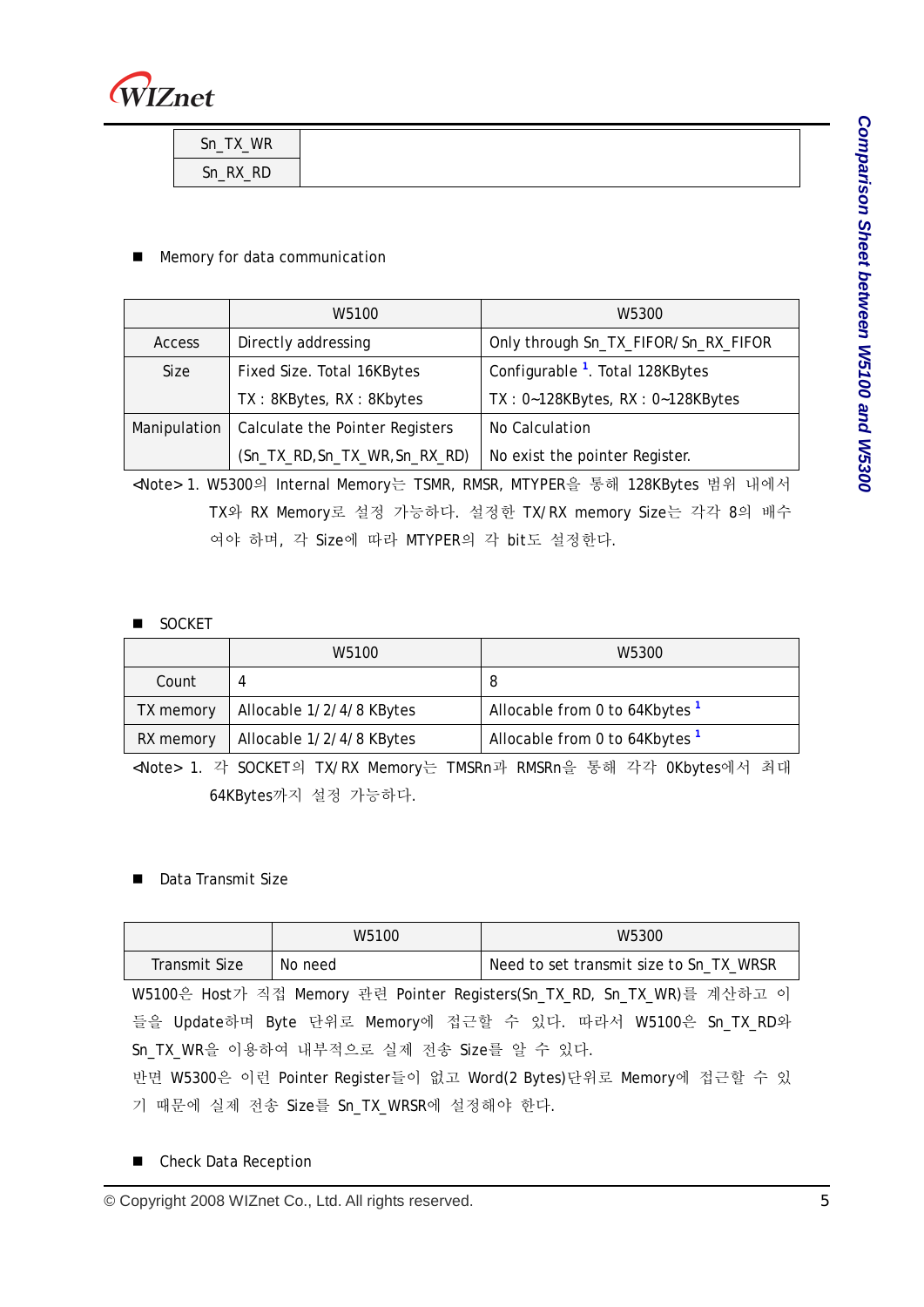

|          | W5100                    | W5300                    |
|----------|--------------------------|--------------------------|
| Check RX | Interrupt(Sn_IR(RECV))   | Interrupt(Sn_IR(RECV))   |
|          | Received Size(Sn_RX_RSR) | Received Size(Sn_RX_RSR) |
|          |                          | BRDYn PINs <sup>1</sup>  |

<Note> 1. W5300은 기존 W5100과 같은 방법을 가지고 있다. 또한 SOCKET n의 Buffer Depth 를 관찰할 수 있는 4개의 BRDYn PIN을 지원한다. 이 BRDYn은 Pn\_BRDYR의 설정 으로 원하는 SOCKET Num, Signal Polarity, Memory Type(TX/RX)을 선택할 수 있고, SOCKET n의 Buffer Depth가 Pn\_BDPTHR의 설정보다 같거나 클 경우 Assert된다. Host는 BRDYn PIN을 I/O Port나 Interrupt PIN에 연결하여 이를 Monitoring할 수 있다.

**TCP** 

|             | W <sub>5100</sub>      | W5300                                                       |
|-------------|------------------------|-------------------------------------------------------------|
| PACKET-INFO | No Header              | PACKET-INFO addition when $Sn_MR(ALIGN) = '0'$ <sup>1</sup> |
| (Header)    |                        |                                                             |
| Keep-Alive  | Manually               | Manually, Automatically <sup>2</sup>                        |
|             | 1 Byte Keep-alive data | 0 byte Keep-alive data                                      |

- <Note> 1. W5100은 Memory Operation을 Byte 단위로 처리하여 TCP의 Received Data에 추가 정보가 필요하지 않다. 반면, W5300은 Memory Operation을 Word(2 Bytes) 단위로 처리하여 홀수 크기의 TCP Data와 짝수 크기의 TCP Data의 구분이 불가능하다. 따라서, 이를 PACKET-INFO로 실제 Data 크기를 알려준다. Host는 TCP Data를 수신 할 때 PACKET-INFO을 분석하여, 실제 수신크기만큼 Data를 처리해야 한다. 만약 수신 Data의 크기가 모두 짝수라면, Sn\_MR의 ALIGN bit를 '1' 설정하여 이 PAKCET-INFO를 추가하지 않을 수 있다.
	- 2. W5300은 Sn\_KPALVTR을 설정 값에 따라 Manually(Sn\_KPALVTR=0x00 and SEND\_KEEP command)나 Automatically(Sn\_KPALVTR > 0 and without command) 0 Byte Data 크 기의 Keep Alive Packet을 전송할 수 있다.